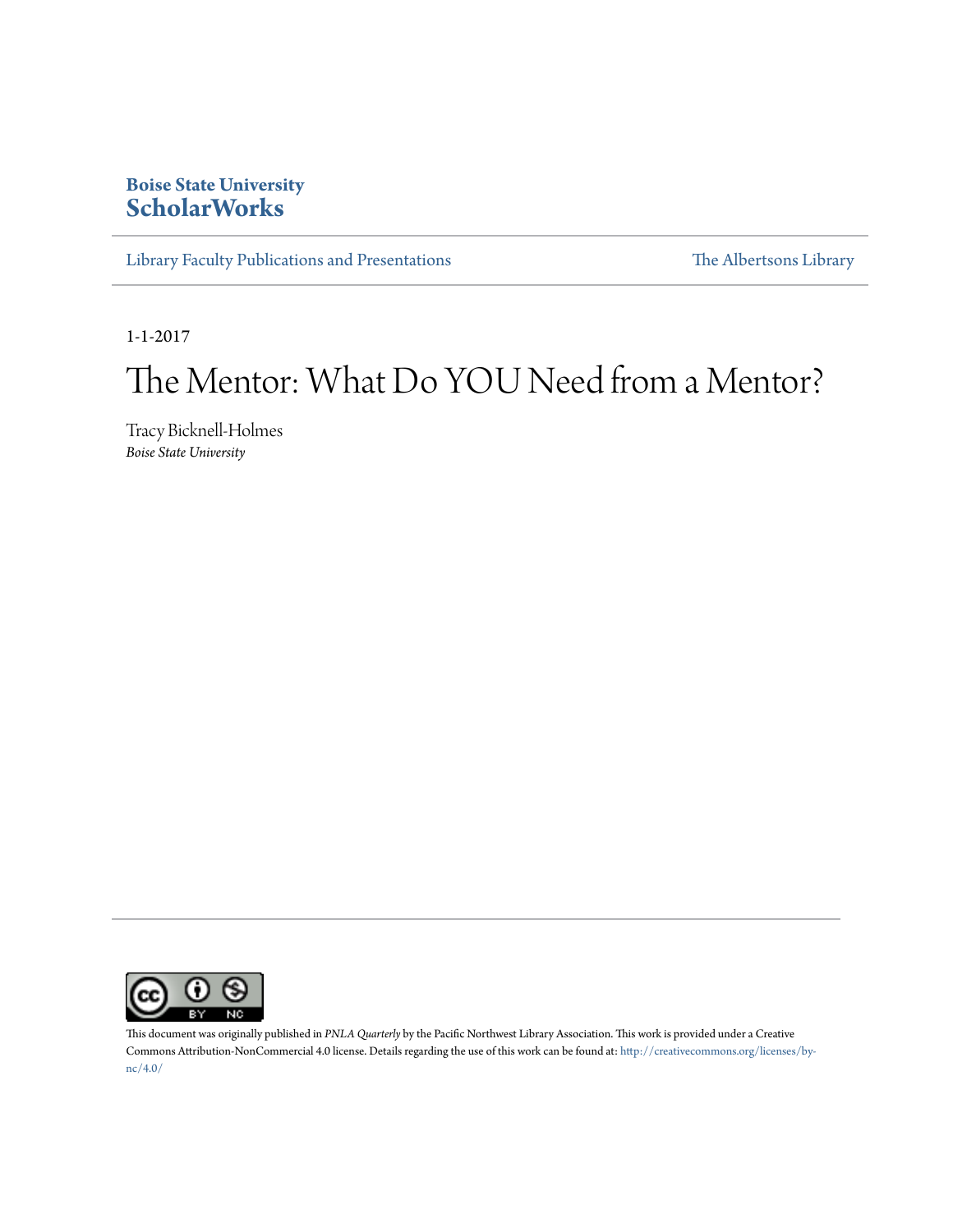## **The Mentor: What Do YOU Need from a Mentor?**

**Tracy Bicknell-Holmes**: Dean, Albertsons Library, Boise State University, ID **Keywords**: librarianship, career development, mentoring **Citation**: Bicknell-Holmes, T. (2017). The mentor: what do YOU need from a mentor? *PNLA Quarterly, 81*(2).

*Editor's note: The Mentor column is a place for advice, storytelling, introspection, and professional growth.* 

Just what does a mentor do anyway? What does it mean to mentor someone? What does it mean to have a mentor? These are questions I've struggled with over the years.

Most basic definitions say that a mentor is an experienced and trusted advisor, a guide, a tutor or coach. Some stress that a mentor is an older or more experienced person who gives advice over a period of time. Yet these explanations could also describe a supervisory relationship, instruction, or on-the -job-training. So how does mentoring differ?

One explanation that I have found helpful is available via the American Association of Pharmaceutical Scientists (2017). It defines mentoring as:

"...a relationship between two individuals based on a mutual desire for development **towards** *career goals and objectives. The relationship is a non-reporting one and replaces none of the organizational structures in place. It is additional to other forms of assistance, such as developmental assignments, classroom instruction, on-the-job training, and coaching."*

Based on this definition, a mentor is not your supervisor, and plays a unique role outside traditional organizational structures. The document further clarifies the difference between a coach and a mentor in terms of relationships, the nature of the expertise shared, the direction of the advice, and the feedback given. In particular, the relationship is mutually beneficial, and the expertise shared by a mentor is wide ranging and often includes sharing a network of contacts. The goals are set by the mentee and the focus is on long term development rather than task oriented (AAPS, 2017).

A key aspect of this in my mind is that the goals are set *by the mentee*. If you are seeking a mentor, you need to think about *what it is you would like to get out of a relationship*. Are you looking:

- To expand your network of contacts?
- For tips and tricks to facilitate change or manage difficult personnel situations?
- To develop in areas where training isn't accessible on the job?
- To gain perspectives on different cultures?
- For someone to challenge your thinking?
- For insight into organizational politics?
- For advice on balancing work and life goals?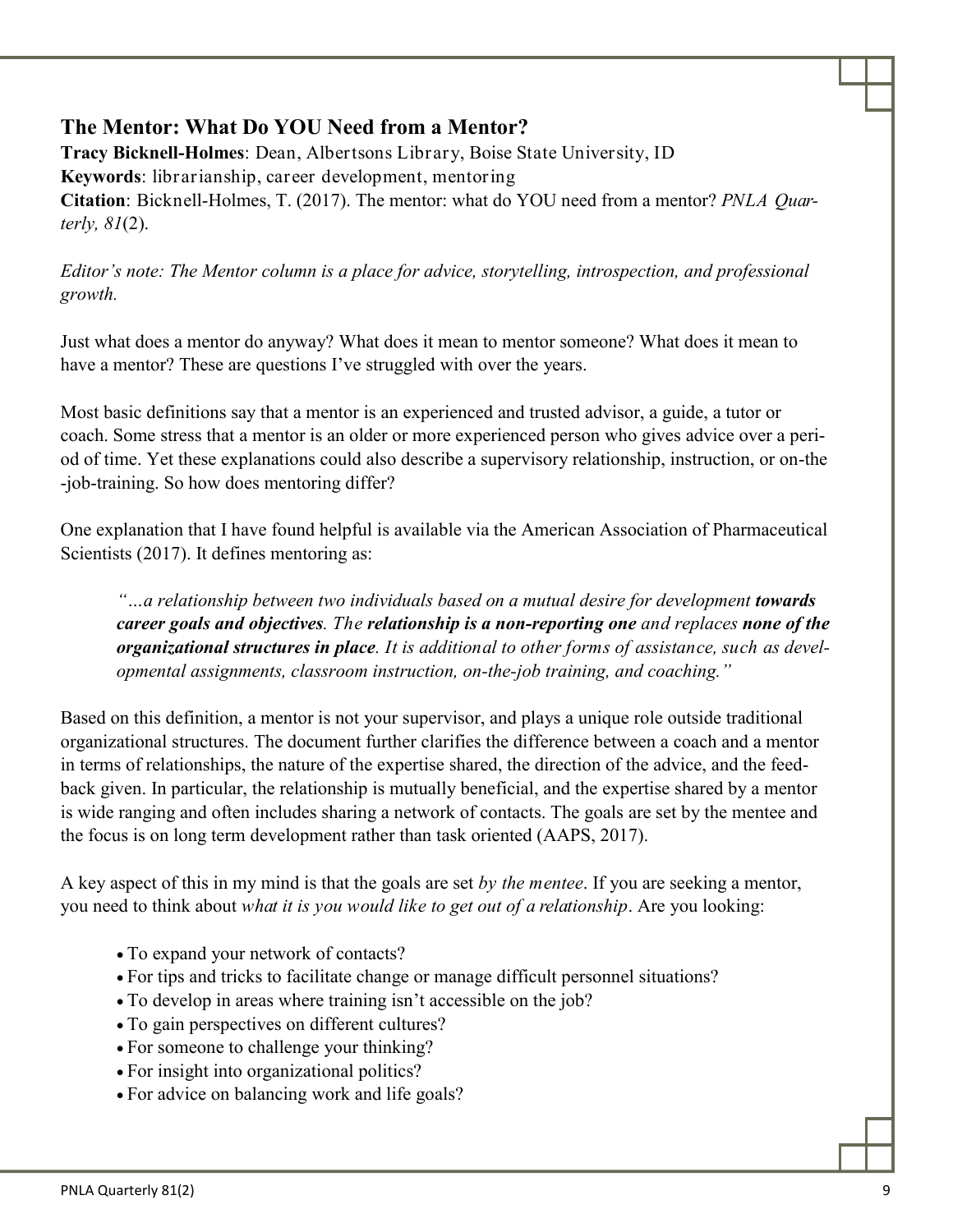Thinking about why you feel you need a mentor is an excellent place to start when hunting for one.

In looking back on my career, I was never quite certain if I had a mentor. For various reasons, no one person seemed to fit my image of a mentor, until I read *Expect to Win*, by Carla A. Harris (2009). Ms. Harris defines *three roles* that are distinctly different and we each need them all to succeed in our careers.

An **Advisor** is someone who can give you "advice pertaining to an isolated question that you may have about some issue or challenge…" This is a person who "has the skills or experience to give you good, strong advice." They may or may not be in your industry, but could help you with a particular task or navigating the politics of a situation. **If you need an Advisor**, Ms. Harris recommends that you look for someone "you admire", who you believe has the "skills, experience and a network that can be useful to you and from which you can learn" (Harris, 2009, pp. 102-103).

A **Sponsor** is a person "passionately focused on your strengths," who advocates for you behind closed doors when you are not in the room. This is someone "…who has political and social capital within an organization" and "is willing to use that capital on your behalf" to help you progress in your career. **If you need a Sponsor**, Ms. Harris recommends that you ask yourself: "who has the authority to hire and fire? Who seems to have the last word in team meetings? ...Among the people I have met, who will be personally committed to making sure that I succeed?" She also recommends that you "make sure that the benefit to your sponsor for getting you what you want is well worth it in their eyes" (Harris, 2009, pp. 116-118).

The **Mentor** is the person you trust to keep your confidences with which you develop a personal relationship. You tell them "the good, the bad and the ugly" and they respond with honest feedback about your behavior and strategies that is in context with your strengths, weaknesses, background, and career aspirations. They must know all of the unvarnished details of a situation. You "…rely upon them to give you good, tailored developmental career advice" and to not interject their own personal bias into their advice. **If you need a Mentor**, Ms. Harris recommends that you look for someone with which you already have a relationship, who you trust implicitly (Harris, 2009, pp. 104-109).

As I learned about the Advisor, Sponsor and Mentor, I easily identify individuals who have played each of those roles in my career. Surprisingly, my most helpful mentor was an employee assistance counselor. He knew a lot about my organization and the individuals within and came to know me very well over the years. Ms. Harris' perspective also taught me why one of my Sponsor relationships went wrong. I made a strategic error and unknowingly changed the relationship so that it was no longer to the person's benefit to serve as my Sponsor.

Think about the individuals who have helped you in your career or throughout your life. Which roles did they play? Do you have individuals how who have become sponsors, advisors or mentors to you? If not, which are you most in need of and who might you approach to serve in that role?